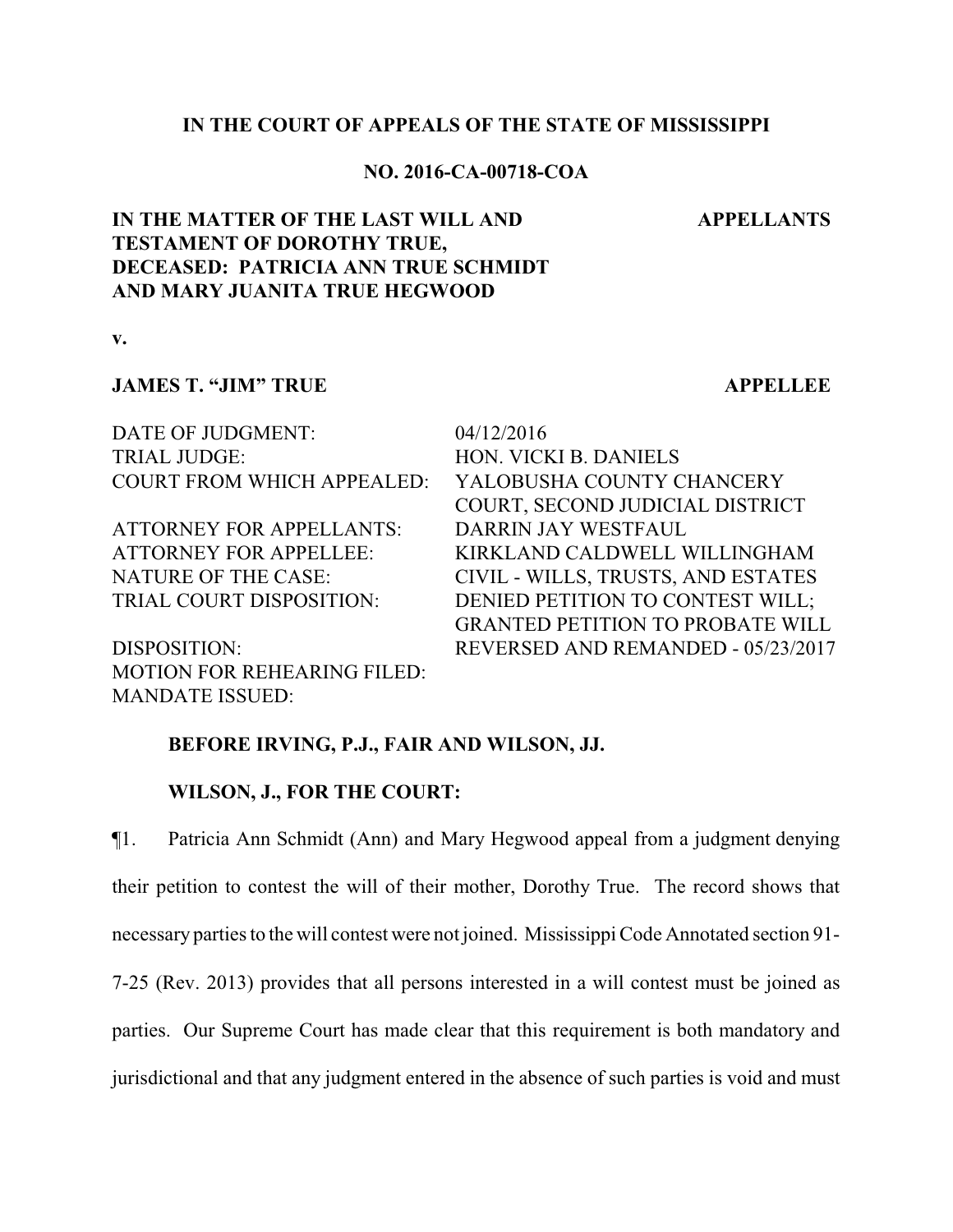be set aside. Accordingly, we reverse and remand for joinder of all necessary parties and further proceedings consistent with this opinion.

## **FACTS AND PROCEDURAL HISTORY**

¶2. Dorothy, a resident of Yalobusha County, passed away on February 18, 2014, at the age of 100. Dorothy's husband preceded her in death. Dorothy was survived by four children: daughters Ann, who lives in Virginia, and Mary, who lives in Florida, and sons John True of Batesville and James "Jim" True of Water Valley.

¶3. On September 24, 2014, Jim filed a petition to probate an eight-page holographic will signed by Dorothy. The will is notarized on one page and signed by two neighbors as witnesses on another page. It names John and Jim as executors. However, John passed away on August 24, 2014. According to the petition, John was survived by "one heir, namely his son Jody True." The will contains a no-contest clause, bequests of money and personal property, and instructions for Dorothy's funeral. Bequests were made to all four then-living children and to Jim's son, Jamie. John and Jim were "to have \$20,000 each CDs for helping [Dorothy] when [she] couldn't do for [her]self." The pages of the document are numbered. However, it is unclear when the page numbers were added, and as the chancellor concluded, the numbers do not appear logical—i.e., the page numbered "1" does not seem to be the first page of the will, etc. Words have been scratched out and added in various places in the document.

¶4. On March 26, 2015, Ann and Mary filed a petition to contest and set aside the will.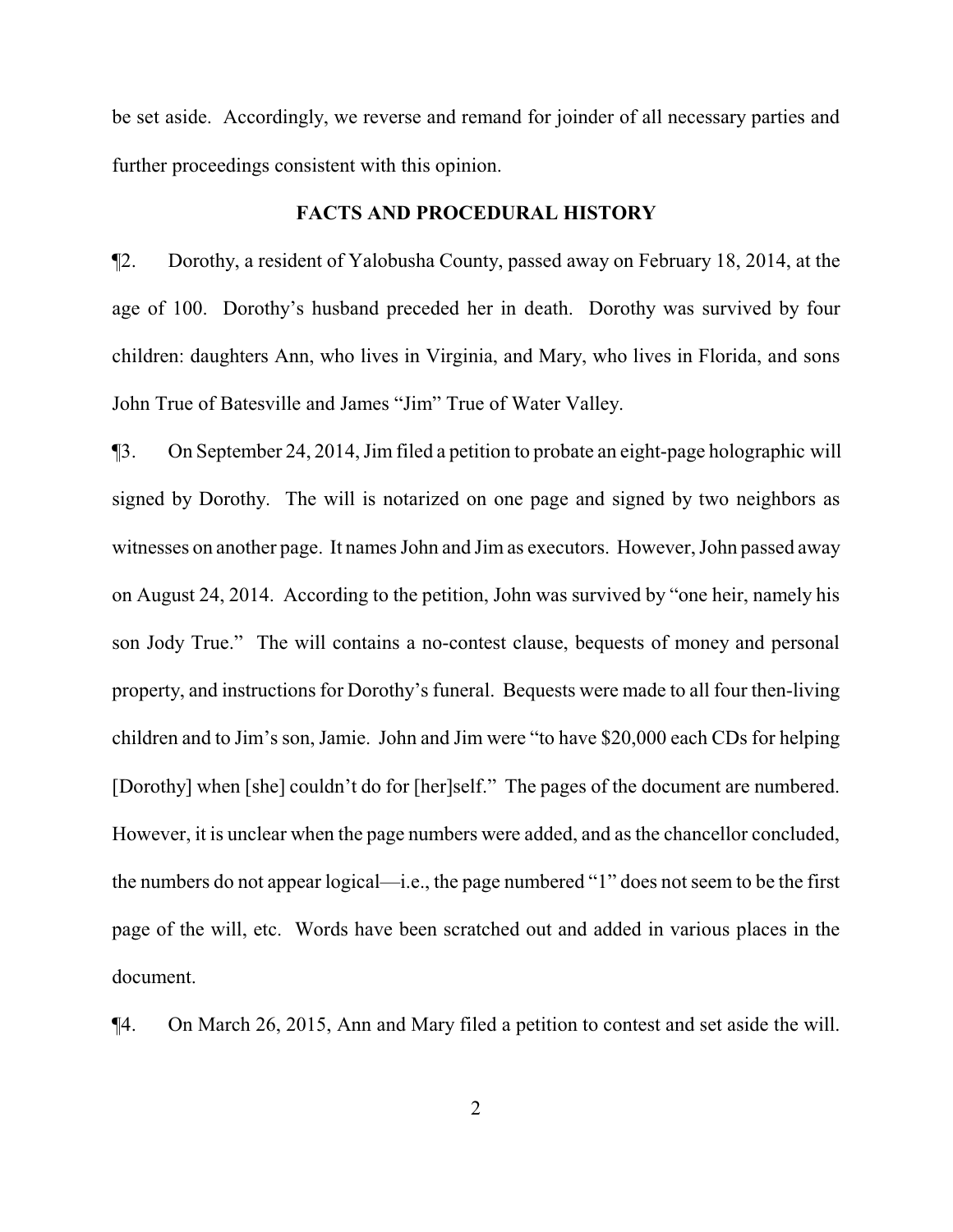They asserted that the document did not satisfy the requirements of a valid holographic or non-holographic will. Among other issues, the petition noted that Dorothy's signature was on the first page of the document as it was numbered and filed, rather than at the end of the last page. The petition also stated that Dorothy was predeceased by another daughter, Frances Davis, who had two living daughters.

¶5. On April 12, 2016, a hearing was held on the petition to contest the will. Ann and Mary testified and acknowledged that most of the will was in their mother's handwriting; however, they expressed doubt as to certain words that were added where other words were scratched out. Ann also testified that she did not believe that the document's page numbers were in her mother's handwriting. Jim testified that his mother told him that her will was in her safe deposit box at the bank, and he found it there when she died. The two witnesses to the will—Carl and Minnie Mae Vick—testified that in 2006 they went to Dorothy's house and witnessed the will at her request. Jim was also present. Dorothy stated that the will was consistent with her wishes, and then they signed it. Carl and Minnie Mae could not recall whether the document had page numbers when they signed it. They testified that they believed that the document was in Dorothy's handwriting.

¶6. At the conclusion of the hearing, the chancellor ruled that the document was a valid holographic will. The chancellor found that the page numbers on the will were added by someone else after the fact and did not accurately reflect the true order of the pages. The chancellor ruled that the addition of page numbers by another person did not invalidate the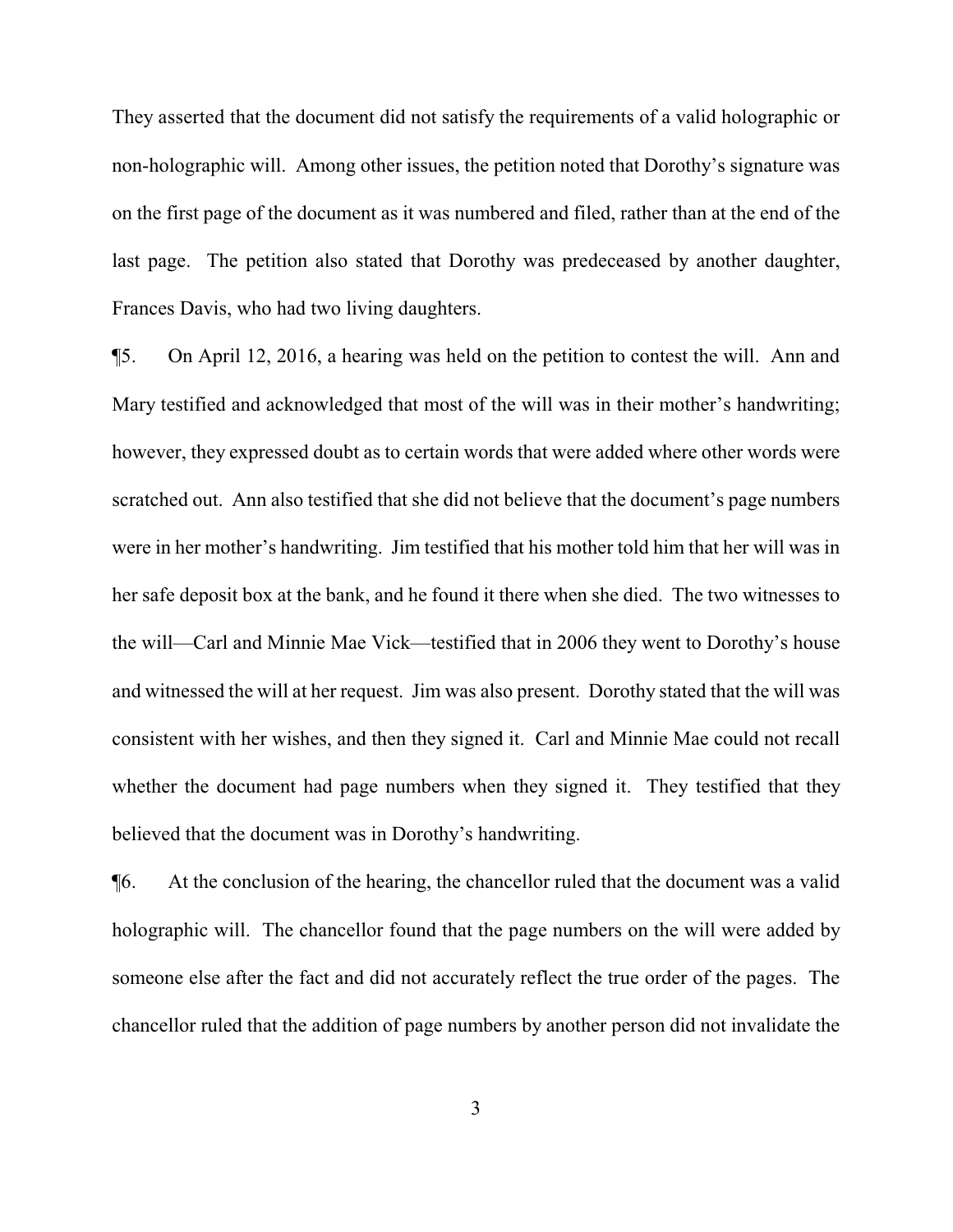will, and she re-ordered the pages in what she found to be their most logical order. As reordered, Dorothy's signature appeared on the final page of the will, with no material provisions after it.<sup>1</sup> The chancellor therefore denied Ann's and Mary's petition to contest the will. Ann and Mary filed a timely notice of appeal.

### **DISCUSSION**

¶7. On appeal, Ann and Mary argue that the chancery court lacked jurisdiction because necessary parties were not joined. Unfortunately, we must agree. Section 91-7-25 of the Mississippi Code Annotated provides that "[i]n any proceeding to contest the validity of a will, all persons interested in such contest shall be made parties." Our Supreme Court has made clear that this requirement is both mandatory *and jurisdictional*:

We have consistently held that the statutory mandate is jurisdictional and the court has no power to proceed with the contest until all interested parties are joined. [Robert A.] Weems, *Wills and Administration of Estates in Mississippi*, § 8–4, p. 180 (1988) states:

[T]he Legislature has provided that all interested persons must be made parties to the will contest. *This requirement is jurisdictional. The Court has no power to proceed with a will contest, if any of the interested parties are not before the court. If the court does proceed the decree is invalid. It does not bind anyone, including those who participated in the contest. Moreover, the right to appeal on the basis of nonjoinder is not waived by the failure to plead it in the trial court.*

Interested parties are those whose direct, pecuniaryinterests will be either detrimentally or advantageously affected by the

<sup>&</sup>lt;sup>1</sup> Under Mississippi law, in the case of a holographic will, "[n]othing can be effective which appears after and beneath [the testator's] signature." *In re George's Estate*, 208 Miss. 734, 749, 45 So. 2d 571, 572 (1950).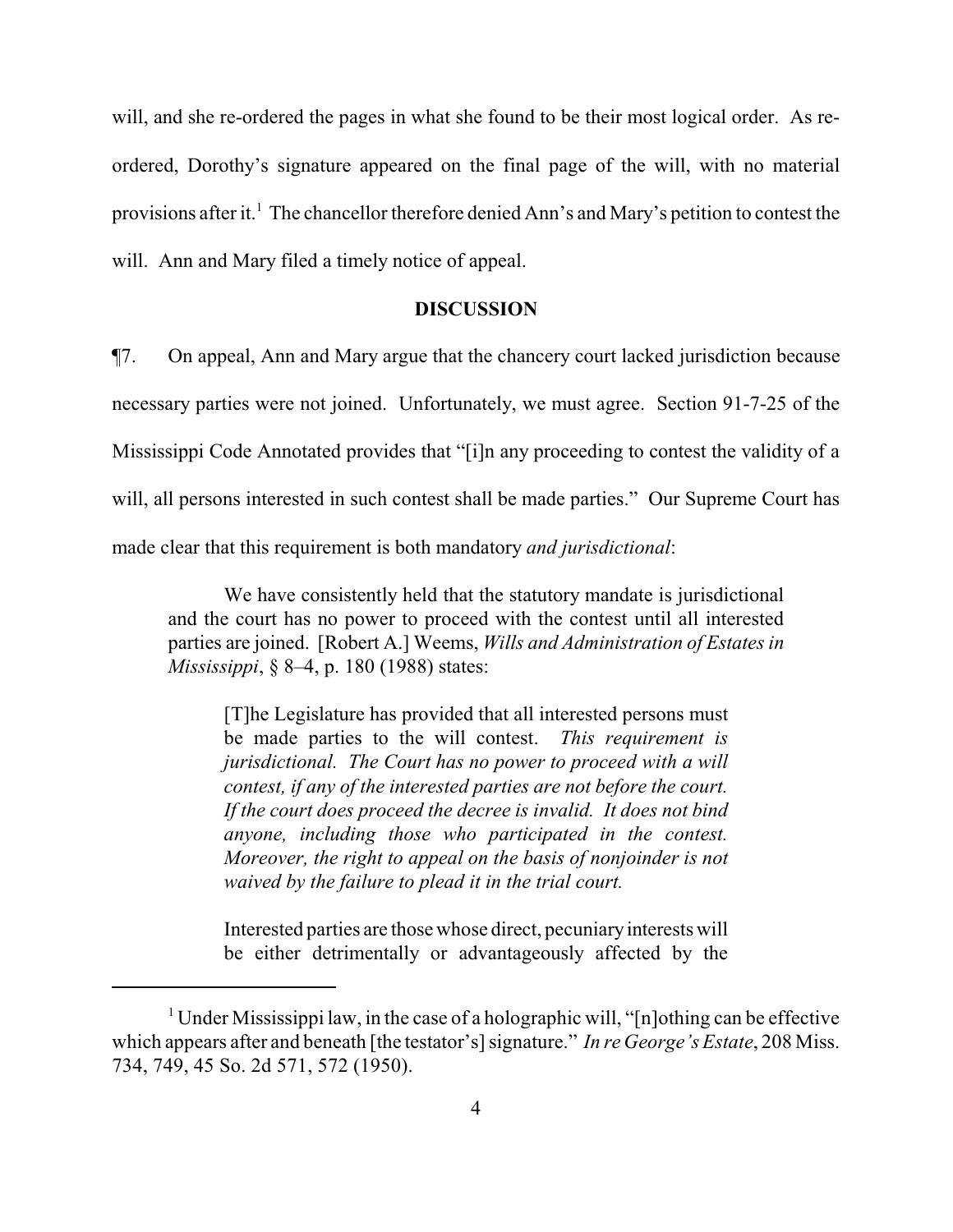probate of the will*. Included in this group would ordinarily be a decedent's heirs at law*, beneficiaries under earlier wills, and beneficiaries under the will being contested. (emphasis added)

. . . .

One of the primary purposes of the statute is the fervent desire to avoid multiple litigation, and the court's interest in consistent, efficient and final settlement of controversies. In *Moore v. Jackson*, 247 Miss. 854, 860, 157 So. 2d 785, 787 (1963), we stated:

The court cannot properly entertain a contest of the will without having before it all the parties interested in such contest. It was error to proceed without having them before the court. "There ought to be only one contest of the will, and, if the parties are not before the court when the will is being contested, of course their rights could not be affected by such contest." This Court has consistently followed that interpretation in other cases.

. . . .

[S]uch parties were necessary, indispensable parties to the contest of the will. The court was without power to proceed without them.

To grant validity and credence to [a] court's action in proceeding with [a will] contest without joinder of all interested parties would undermine the legislative mandate of [section] 91-7-25.

In *Estate of Schneider*, 585 So. 2d 1275, 1277 (Miss. 1991), we had the occasion to reflect on *Moore* and stated:

In *Moore* this Court held that a chancery court did not have the authority to hear a will contest until "all persons interested" were made parties.

. . . .

*Moore* remains good law insofar as it holds trial proceedings must be held in abeyance until all necessary parties are joined in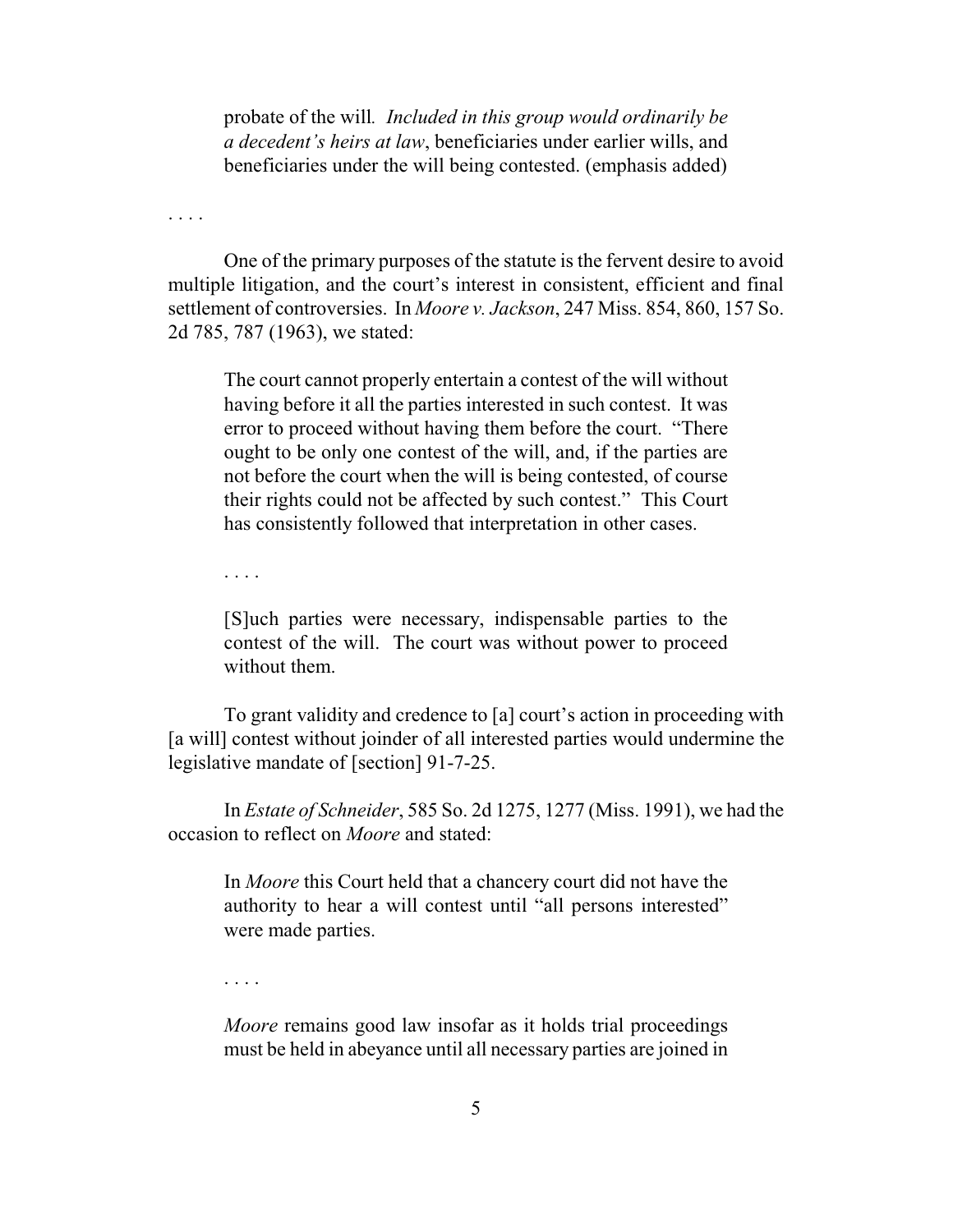a suit contesting a will.

*Garrett v. Bohannon*, 621 So. 2d 935, 937-38 (Miss. 1993) (internal citations omitted). The Court held that a judgment entered in a will contest "absent joinder of all necessary parties is void" and "must be set aside." *Id.* at 938. In both *Garrett* and *Moore*, *supra*, the Supreme Court made it absolutely clear that although a failure to join a necessary party may be waived in some types of cases, it cannot be waived in a will contest; it may be raised for the first time on appeal, even by a party who participated below and failed to join the missing parties. *See id.* at 937-38; *Moore*, 247 Miss. at 787-88; 157 So. 2d at 861-63.

¶8. Returning to the present case, it is evident that we must reverse and set aside the judgment below because all necessary parties were not joined. John's estate and Jamie are entitled to inherit under the contested will but were not joined. John's estate and Frances's two daughters were entitled to inherit under the law of intestate succession but were not joined. All were interested parties within the meaning of section 91-7-25 and Supreme Court precedent.

¶9. On appeal, Jim argues that his sisters waived this issue, that the missing parties' interests were adequately represented, and that their joinder would not have made the slightest difference.<sup>2</sup> We are sympathetic to these arguments. However, our Supreme Court

 $2$  Jim's appellate brief also states that "the attorney representing John's estate notified both parties and their attorneys that John's estate did not wish to participate in the contest proceeding(s)." There is no record citation for this statement, and we are unable to find any support for it in the record. In any event, the estate was a necessary party that should have been joined regardless of whether it intended to actively participate in the proceeding.